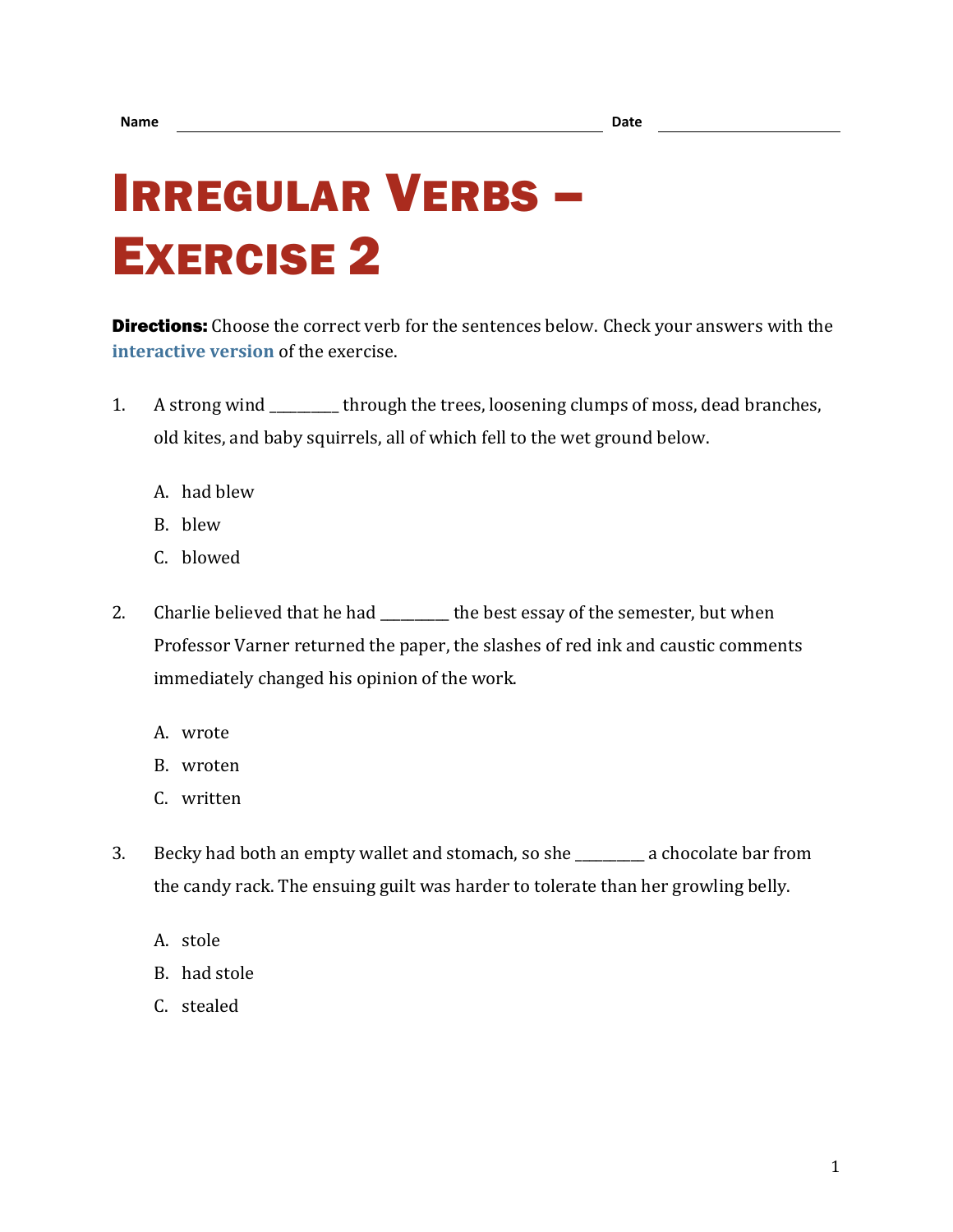- 4. In her dreams that night, Diana had \_\_\_\_\_\_\_\_\_\_ in a pool of warm cocoa; when she awoke, the aroma of chocolate still tickled her nostrils.
	- A. swimmed
	- B. swam
	- C. swum
- 5. Chauncey would have \_\_\_\_\_\_\_\_\_\_ some of the squid eyeball stew if a long, gray tentacle had not dangled over the side of the bowl.
	- A. ate
	- B. eaten
	- C. eatten
- 6. My grandmother does not trust banks, so she has \_\_\_\_\_\_\_\_\_\_ money all over the house. Once, I pulled an old romance novel off a shelf and found seven \$100 bills stuck between the pages.
	- A. hidd
	- B. hiden
	- C. hidden
- 7. George would have \_\_\_\_\_\_\_\_\_\_ to class sooner, but a beautiful woman was listening to him lie about having a fat wallet and hot car, and he could not tear himself away from the conversation.
	- A. came
	- B. come
	- C. commed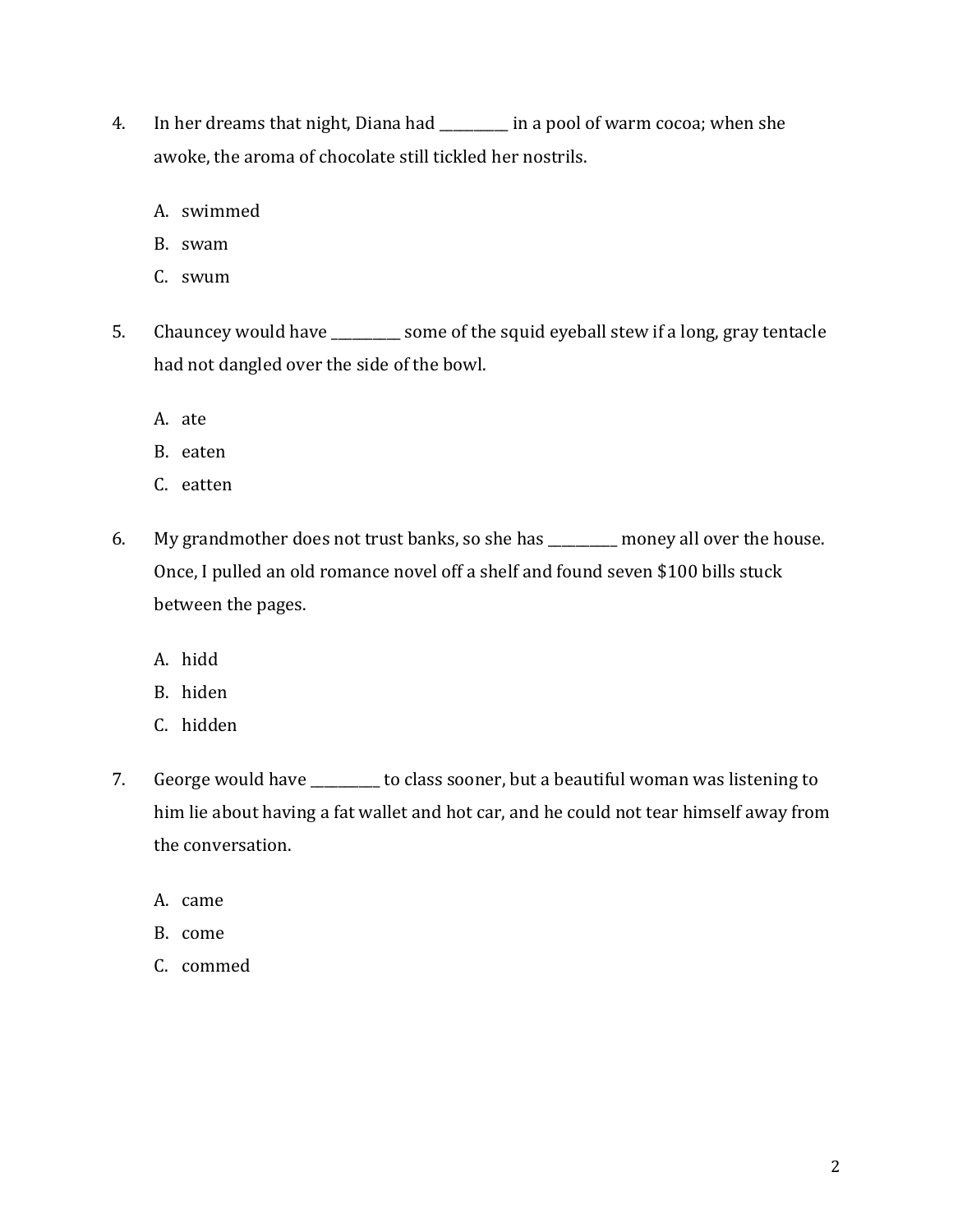- 8. If Eli had not escaped to the kitchen to cool his temper, he would have \_\_\_\_\_\_\_\_\_\_ a heavy plate over the head of Mrs. Jones, who sent back her chicken for the fourth time.
	- A. broken
	- B. breaked
	- C. braked
- 9. Dashing down the hallway, Tuan slipped in a puddle of soda and crashed into the water fountain. His elbow and nose \_\_\_\_\_\_\_\_ for the rest of the day.
	- A. hurt
	- B. hurted
	- C. had hurted
- 10. Giselle dreaded attending her U.S. Government class. Whenever Professor Duncan called on her, Giselle \_\_\_\_\_\_\_\_\_\_ in her chair; she could not open her mouth, let alone answer one of his questions.
	- A. freezed
	- B. was froze
	- C. froze
- 11. A thin stray kitten cried outside the back door. Because Rebecca felt sorry for the poor animal, she \_\_\_\_\_\_\_\_\_\_ it some leftover ravioli, the only food she had in the refrigerator.
	- A. fed
	- B. fead
	- C. feeded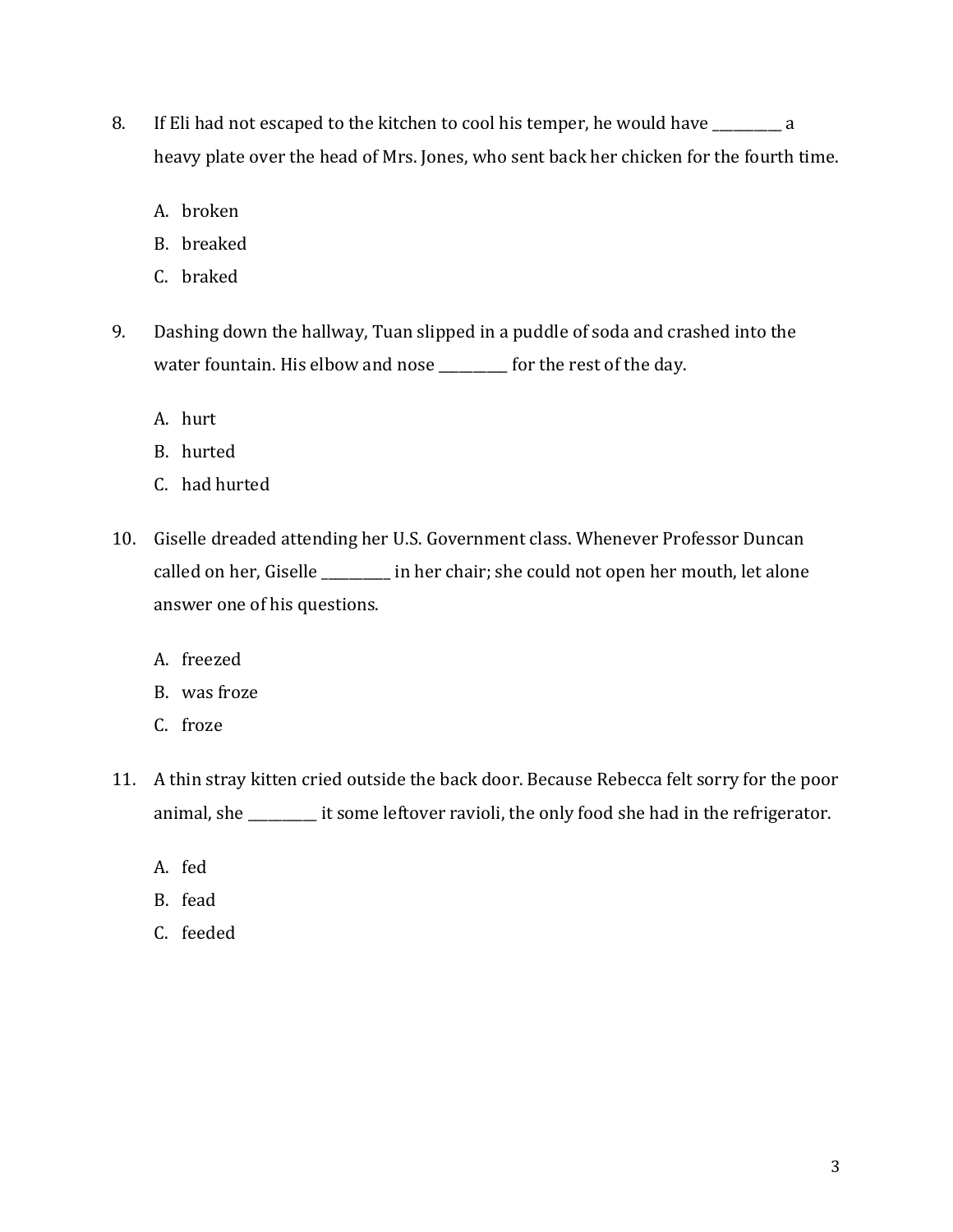- 12. Last week, Hector had \_\_\_\_\_\_\_\_\_\_ his girlfriend Gloria an expensive gold necklace. When he saw her flirting with Omar, Hector knew that he should have purchased new rims for his car instead.
	- A. gived
	- B. gave
	- C. given
- 13. Because Kerri Ann \_\_\_\_\_\_\_\_\_\_ all her biology homework, she spent the rest of the evening with her friends. The next morning, when Professor Wright passed out the difficult pop quiz, Kerri Ann realized that her books should have been her only company.
	- A. done
	- B. had done
	- C. had did
- 14. On his way to the interview, Gonzalo \_\_\_\_\_\_\_\_\_\_ a hot dog to quiet his rumbling stomach. While he was wolfing down this quick meal, yellow mustard dripped down the front of his crisp white shirt.
	- A. buyed
	- B. baught
	- C. bought
- 15. Omar woke up before dawn and drove to Daytona Beach. As the sun \_\_\_\_\_\_\_\_\_\_ over the ocean, he watched the water sparkle like the beautiful diamond earrings he had given his girlfriend Gloria, who then dumped him for a new boyfriend with a higher credit card limit.
	- A. rised
	- B. raised
	- C. rose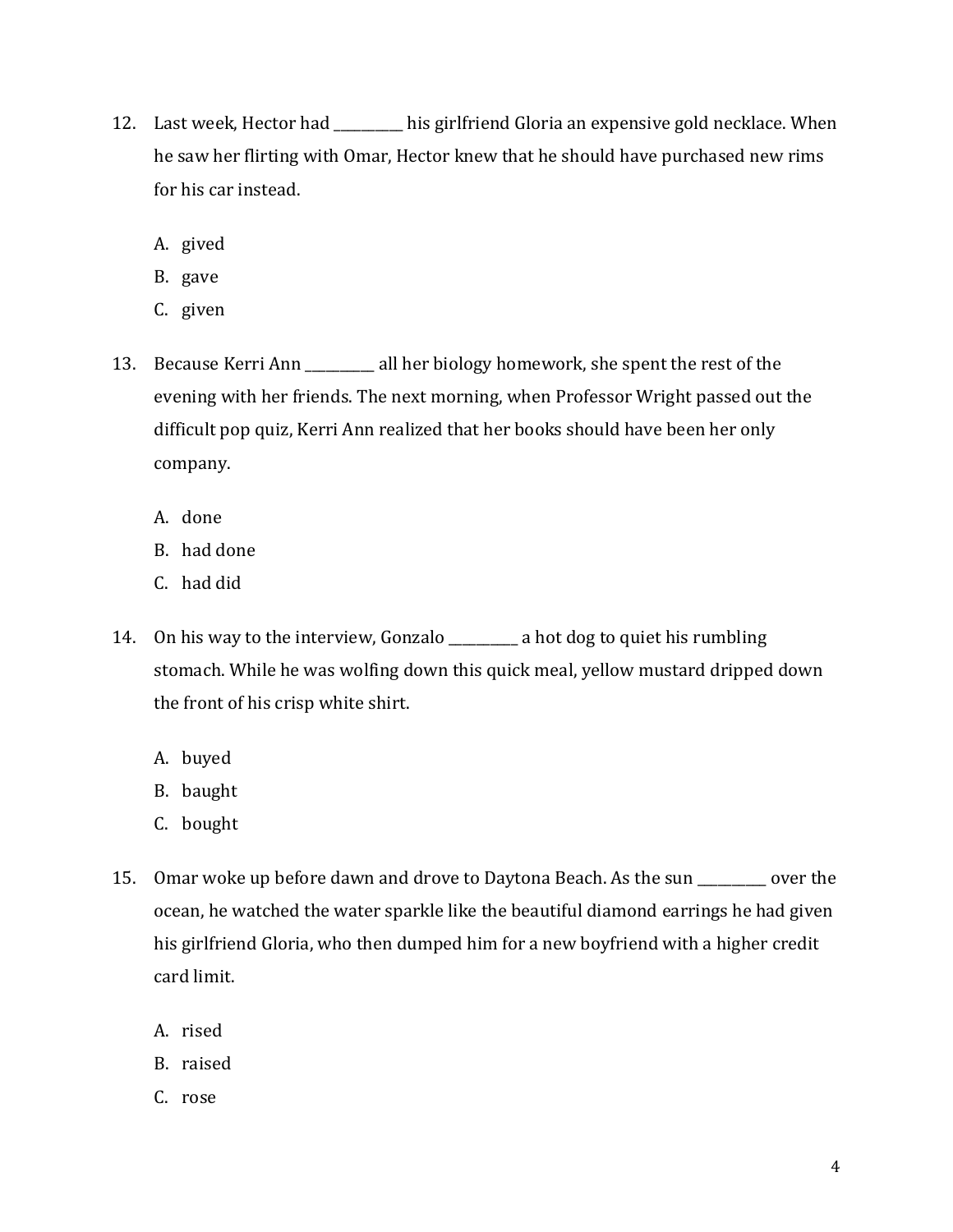- 16. Dan would have \_\_\_\_\_\_\_\_\_\_ his brand-new truck to the grocery store if he had not been so worried that a loose can of peas might roll around in the bed and chip the pristine red paint.
	- A. drived
	- B. drove
	- C. driven
- 17. For weeks, Judi searched cookbooks and culinary magazines for the recipe to make squid eyeball stew. Finally, she \_\_\_\_\_\_\_\_\_\_ the instructions at **www.eatmoresquid.com**, a web site dedicated to preparing this sea delicacy.
	- A. finded
	- B. found
	- C. founded
- 18. After cooking all night, Paulette \_\_\_\_\_\_\_\_ a huge platter of chocolate-broccoli muffins to the meeting. Everyone enjoyed the delicious combination of tastes while getting the daily dose of vitamin C.
	- A. braught
	- B. brought
	- C. brang
- 19. When Professor Tighe saw Julie using *Moby-Dick* as a coaster for a sweating glass of cold soda, he \_\_\_\_\_\_\_\_\_\_ down his briefcase and lectured the poor woman on showing proper respect for great literature.
	- A. throwed
	- B. through
	- C. threw